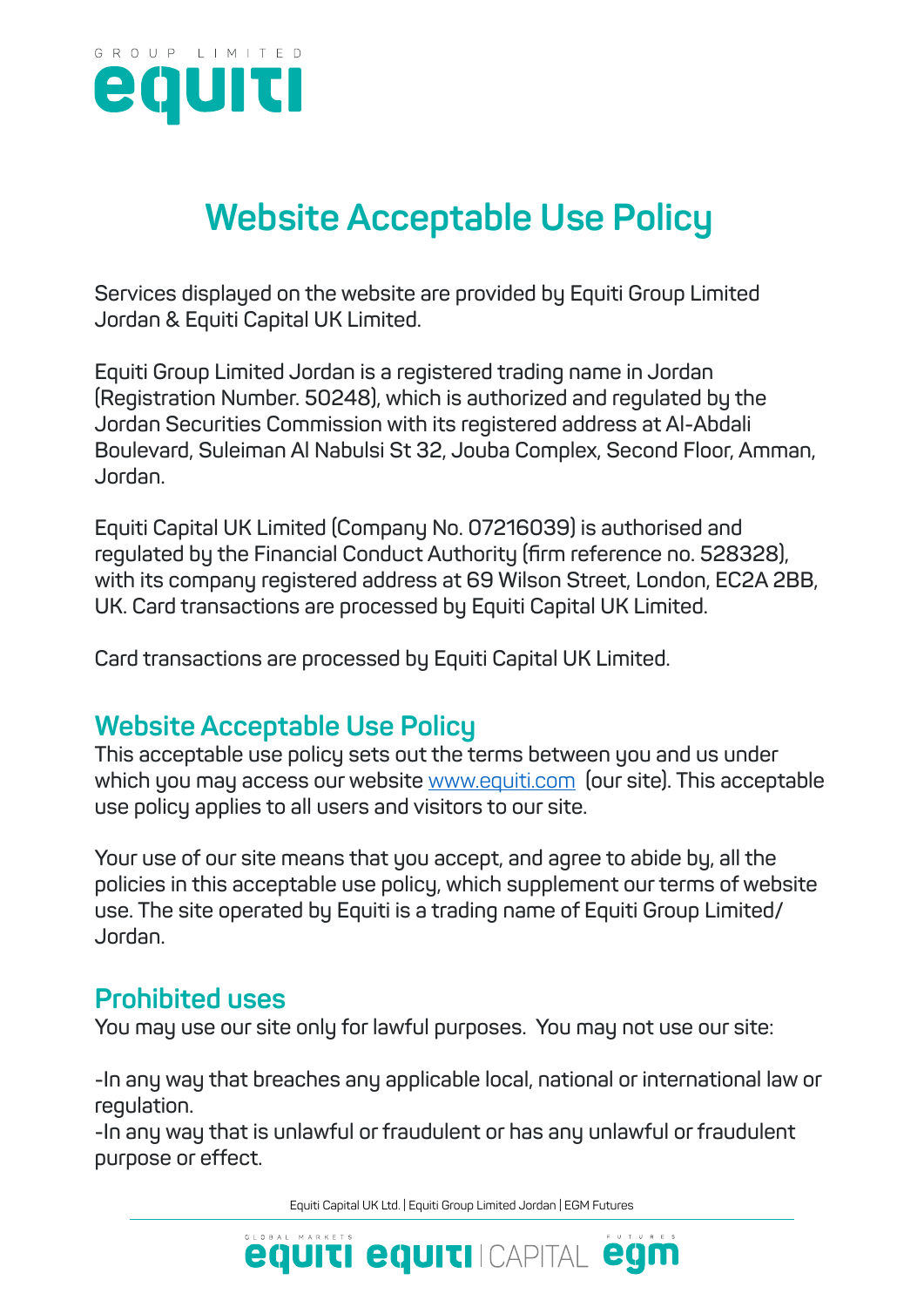

**-For the purpose of harming or attempting to harm minors in any way. -To send, knowingly receive, upload, download, use or re-use any material which does not comply with our content standards (as described below). - To transmit, or procure the sending of, any unsolicited or unauthorised** 

**advertising or promotional material or any other form of similar solicitation (spam).**

**-To knowingly transmit any data, send or upload any material that contains viruses, Trojan horses, worms, time-bombs, keystroke loggers, spyware, adware or any other harmful programs or similar computer code designed to adversely affect the operation of any computer software or hardware.**

**You also agree:**

**-Not to reproduce, duplicate, copy or re-sell any part of our site in contravention of the provisions of our terms of website use.**

**-Not to access without authority, interfere with, damage or disrupt:**

**-any part of our site;**

**-any equipment or network on which our site is stored;**

**-any software used in the provision of our site; or**

**-any equipment or network or software owned or used by any third party.**

#### **Interactive services**

**We may from time to time provide interactive services on our site, including, without limitation: (interactive services)**

**-Chat rooms.**

**-Bulletin boards.**

**Where we do provide any interactive service, we will provide clear information to you about the kind of service offered, if it is moderated and what form of moderation is used (including whether it is human or technical).**

**We will do our best to assess any possible risks for users (and in particular, for children) from third parties when they use any interactive service provided on our site, and we will decide in each case whether it is appropriate to use moderation of the relevant service (including what kind of moderation to use) in the light of those risks. However, we are under no obligation to oversee,**

Equiti Capital UK Ltd. | Equiti Group Limited Jordan | EGM Futures

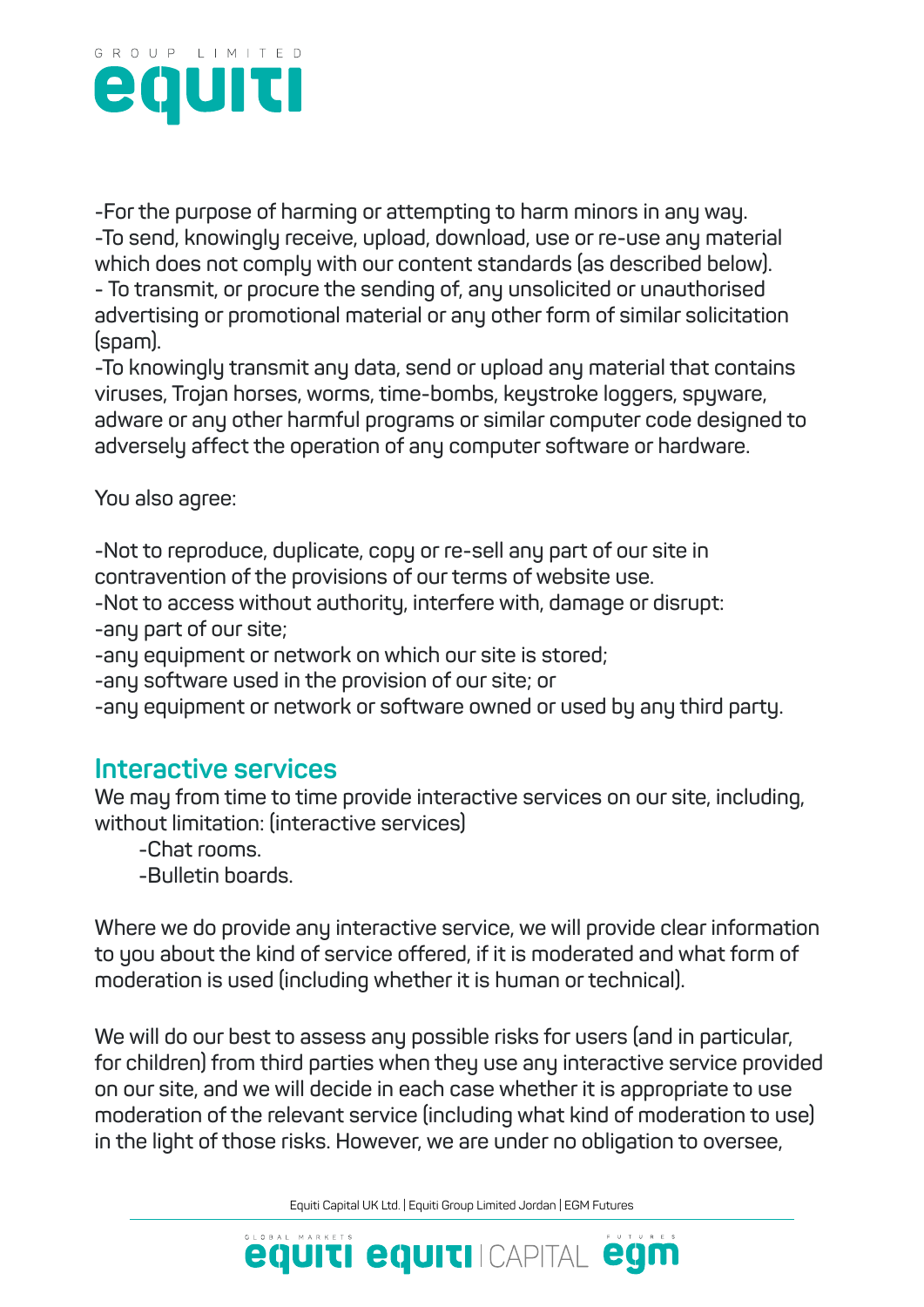

**monitor or moderate any interactive service we provide on our site, and we expressly exclude our liability for any loss or damage arising from the use of any interactive service by a user in contravention of our content standards, whether the service is moderated or not.**

**Where we do moderate an interactive service, we will normally provide you with a means of contacting the moderator, should a concern or difficulty arise.**

# **Content standards**

**These content standards apply to any and all material which you contribute to our site (contributions), and to any interactive services associated with it.**

**You must comply with the spirit and the letter of the following standards. The standards apply to each part of any contribution as well as to its whole.**

**Contributions must:**

**-Be accurate (where they state facts).**

**-Be genuinely held (where they state opinions).**

**-Comply with applicable law in Jordan and in any country from which they are posted.**

**Contributions must not:**

**-Contain any material which is defamatory of any person.**

**-Contain any material which is obscene, offensive, hateful or inflammatory.**

**-Promote sexually explicit material.**

**-Promote violence.**

**-Promote discrimination based on race, sex, religion, nationality, disability, sexual orientation or age.**

**-Infringe any copyright, database right or trade mark of any other person.**

**-Be likely to deceive any person.**

**-Be made in breach of any legal duty owed to a third party, such as a contractual duty or a duty of confidence.**

**-Promote any illegal activity.**

Equiti Capital UK Ltd. | Equiti Group Limited Jordan | EGM Futures

**equiti equiti CAPITAL egm**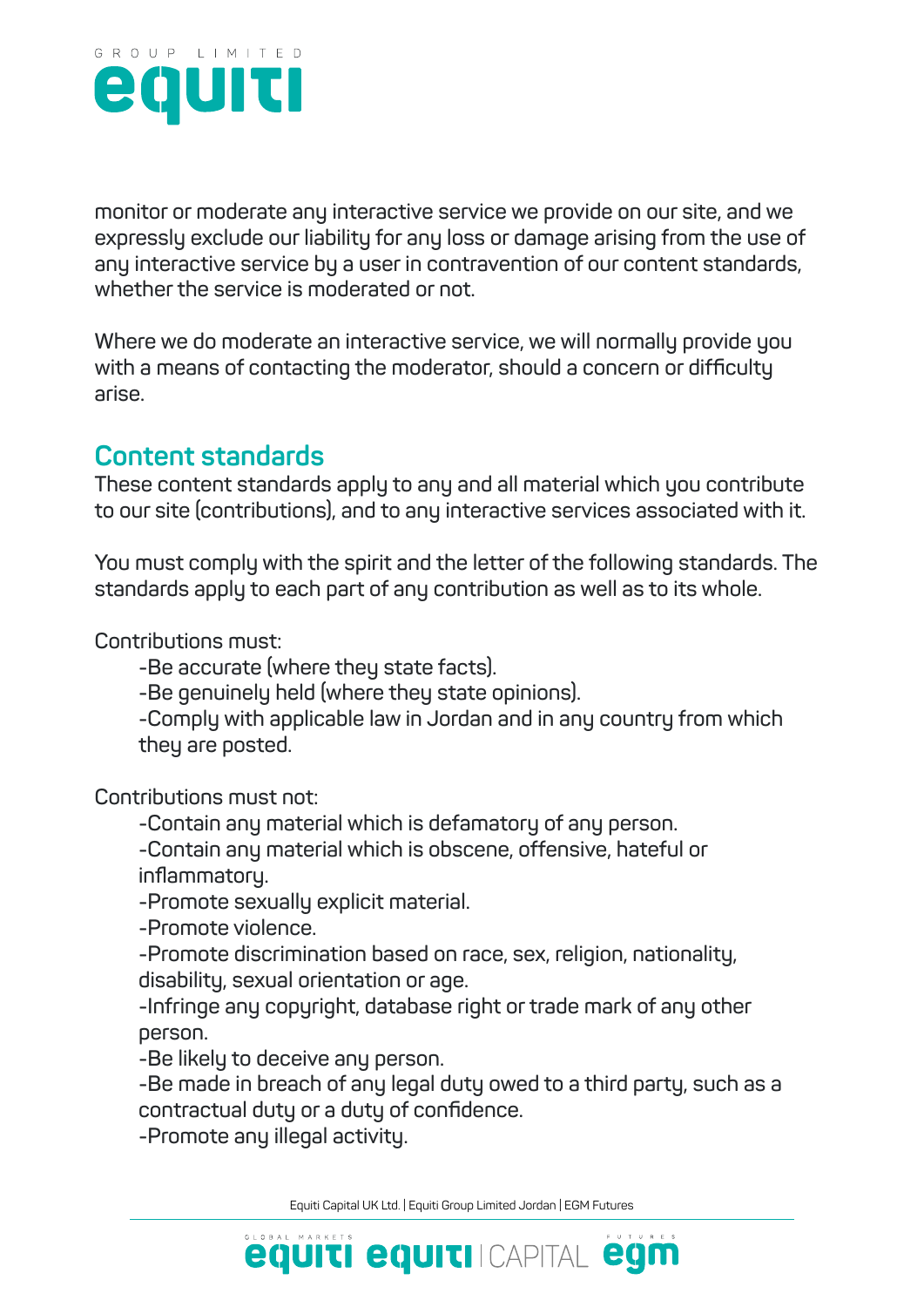

**-Be threatening, abuse or invade another's privacy, or cause annoyance, inconvenience or needless anxiety.**

**-Be likely to harass, upset, embarrass, alarm or annoy any other person. -Be used to impersonate any person, or to misrepresent your identity or affiliation with any person.**

**-Give the impression that they emanate from us, if this is not the case. -Advocate, promote or assist any unlawful act such as (by way of example only) copyright infringement or computer misuse.**

## **Suspension and termination**

**We will determine, in our discretion, whether there has been a breach of this acceptable use policy through your use of our site. When a breach of this policy has occurred, we may take such action as we deem appropriate.** 

**Failure to comply with this acceptable use policy constitutes a material breach of the terms of use upon which you are permitted to use our site, and may result in our taking all or any of the following actions:**

**-Immediate, temporary or permanent withdrawal of your right to use our site.**

**-Immediate, temporary or permanent removal of any posting or material uploaded by you to our site.**

**-Issue of a warning to you.**

**-Legal proceedings against you for reimbursement of all costs on an indemnity basis (including, but not limited to, reasonable administrative and legal costs) resulting from the breach.**

**-Further legal action against you.**

**-Disclosure of such information to law enforcement authorities as we reasonably feel is necessary.**

**We exclude liability for actions taken in response to breaches of this acceptable use policy. The responses described in this policy are not limited, and we may take any other action we reasonably deem appropriate.**

Equiti Capital UK Ltd. | Equiti Group Limited Jordan | EGM Futures